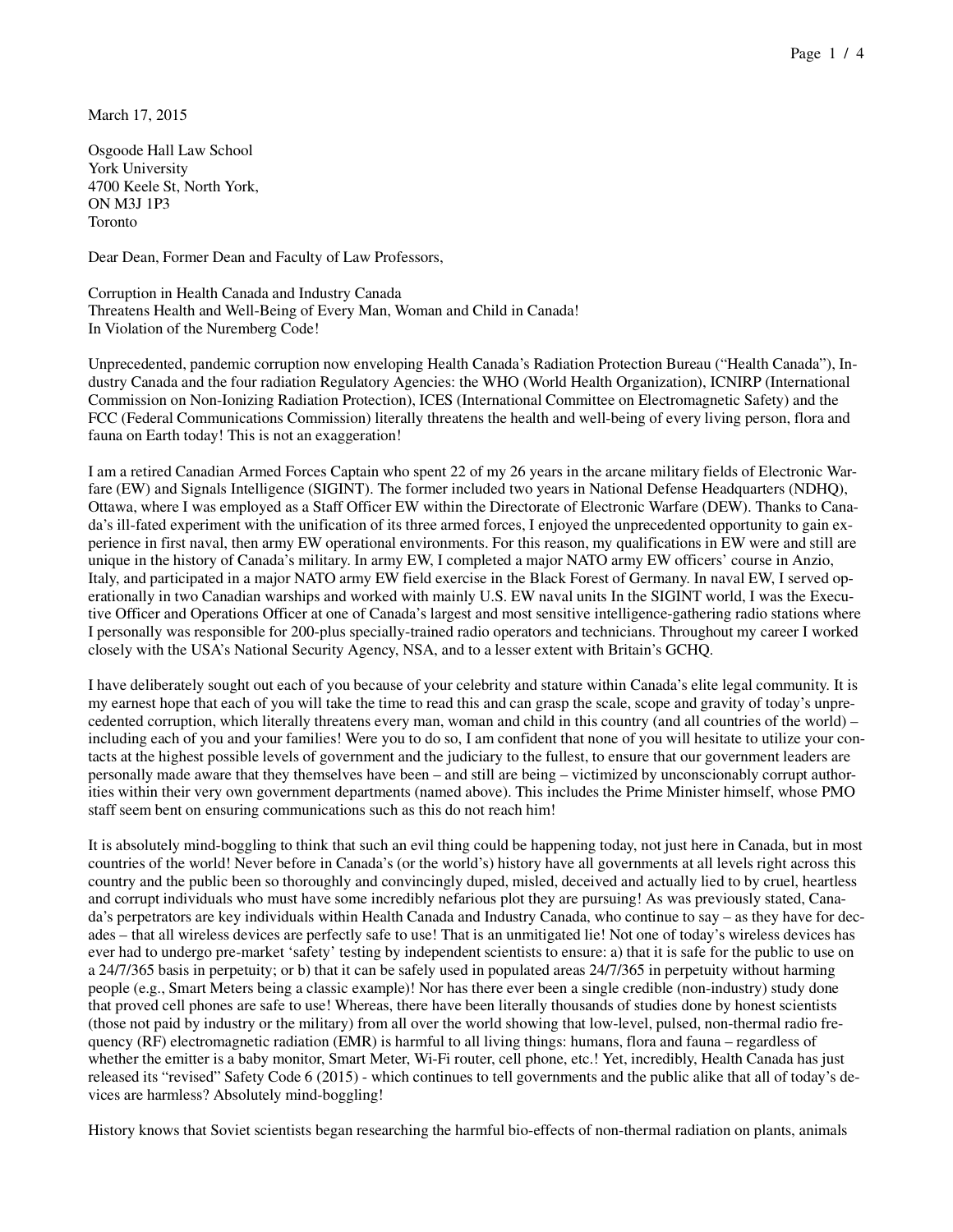and people in 1933! Even then the Soviets and Eastern Bloc countries knew of the harmful bio-effects of non-thermal radiation! Consequently, their 'safe' radiation Exposure Limits were – and still are - based on non-thermal radiation. The umbilically-tethered Americans, Canadians, British and Australians, on the other hand, refuse to acknowledge that non-thermal radiation even exists, let alone that [it] is harmful to humans, flora and fauna! THAT is the fundamental problem. Since at least the 1950s, the Soviets, followed closely by the U.S. military, have conducted exhaustive research of all RF frequencies to determine which, if any, are harmful to humans. In doing so, they experimented with every conceivable combination of frequency, polarity, modulation, duration, power density (signal strength) etc. In particular they exhausted the capabilities and limitations of pulse modulation in its many forms: pulse duration, duration between pulses, pulse repetition rate (PRR), pulse repetition frequency (PRF) pulse height, etc. Suffice it to say, by the 1960's both militaries certainly knew everything there was to know about the harmful effects of certain RF frequencies, which includes microwaves. All modern militaries today consider microwave energy (frequencies) to be the "perfect weapon," for one cannot see them, hear them, smell them, taste them or touch them! Microwaves are particularly attractive because some frequencies easily penetrate walls -- even concrete, with impunity! And they leave no evidence! Consequently, all modern militaries today continue to expend evergreater sums of money to build up their arsenals of these stealth RF weapons. Knowing this, it is absolutely obscene for Industry Canada to continue to allow baby monitors, Smart Meters and today's other wireless devices to use these very same frequencies, just as it is for Health Canada to continue telling governments and the public that this radiation is safe! Clearly, neither has a conscience!

It is also disgraceful that Health Canada makes it obvious that they have no concern whatsoever for the public's valid fears about all of today's microwave radiation. How can Health Canada possibly defend itself against those who believe that they (Health Canada) simply went out, hired a new group of wordsmiths, re-packaged the same old diatribe, incorporated most of the same old 'industry' studies, while still stubbornly excluding over 2300 Soviet studies (showing harmful effects of radiation) and 130 or more similar studies provided to them by Canadians 4 Safe Technology? On what legitimate grounds could Health Canada have rejected all of these studies, save for the fact they were not funded by industry or the military?

Today's ever-growing constellation of wireless devices is literally putting Earth's entire environment at enormous risk! It is known that all of today's wireless radio devices: e.g., baby monitors, Smart Meters, cell phones, cell phone towers, cordless phones, Wi-Fi routers, tablet and laptop computers, RFIDs, Bluetooth, TV games (Wii, Xbox, Play Station etc.), AM and FM transmitting towers, GPS and the thousands of military, scientific and commercial satellites always present but invisible in the sky, all radars – police, military, marine, aeronautical, sports, etc., Wi-Fi and Wi-Max zones, etc., emit "low-level, pulsed, non-thermal radio / microwave frequency radiation," which scientists and militaries have known for decades is especially harmful to all life forms, not just humans! Many of these devices can't be shut off and therefore irradiate the population continuously 24/7/365 in perpetuity, e.g., Smart Meters, cell phone towers, Wi-Fi routers, cordless phones, GPS and thousands of invisible satellites, AM and FM radio and TV etc.

Honest scientists have long known that pulsed non-thermal EMR (radiation) causes, promotes or is linked to many cancers, neurological conditions, ADD, sleep disorders, depression, Autism, Alzheimer's, Parkinson's, cognitive problems, cardiovascular irregularities, hormone disruption, immune system disorders, metabolism changes, stress, fertility impairment, increased blood brain barrier permeability, mineral disruption, DNA damage, etc. [1]

Although this subject has a lengthy military history dating back to the 1930s, out of respect for your time, I have selected just a few of the more highly relevant historical facts to defend my preposterous but deliberate allegations against Health Canada and Industry Canada!

1932 - "Microwave Sickness" was first documented by German scientists. Today it is called electro-hypersensitivity or "EHS." Note: Neither Health Canada nor three of its four equally corrupt radiation Regulatory Agencies: ICNIRP, ICES or the FCC will admit that such a condition exists or is possible! They seem to have forgotten or perhaps didn't know that the U.S. Air Force first reported it in 1955! [2] Even the corrupt WHO recognized it in 2005 [3], as have many countries of the world. The WHO's own Director General, Gro Harlem Brundtland, MD, MPH (Harvard U.), a former two-time Prime Minister of Norway was the first celebrity to announce that she suffers from EHS. That was c2002!

By 1933 Soviet scientists recognized that electromagnetic fields (EMFs) affected the human nervous system. Indeed changes to the central (CNS) and autonomic (ANS) nervous system attributed to radio frequency radiation were frequently documented ..... Frequencies from 30 MHz to 300 GH at both thermal (greater than 10 mW/cm2) and non-thermal (microW/cm2 to milliW/cm2) intensities were known to affect the CNS." [4]

1950s – Both the U.S. and British militaries acknowledged, separately, that 'non-thermal' radiation is harmful to people [5] [6]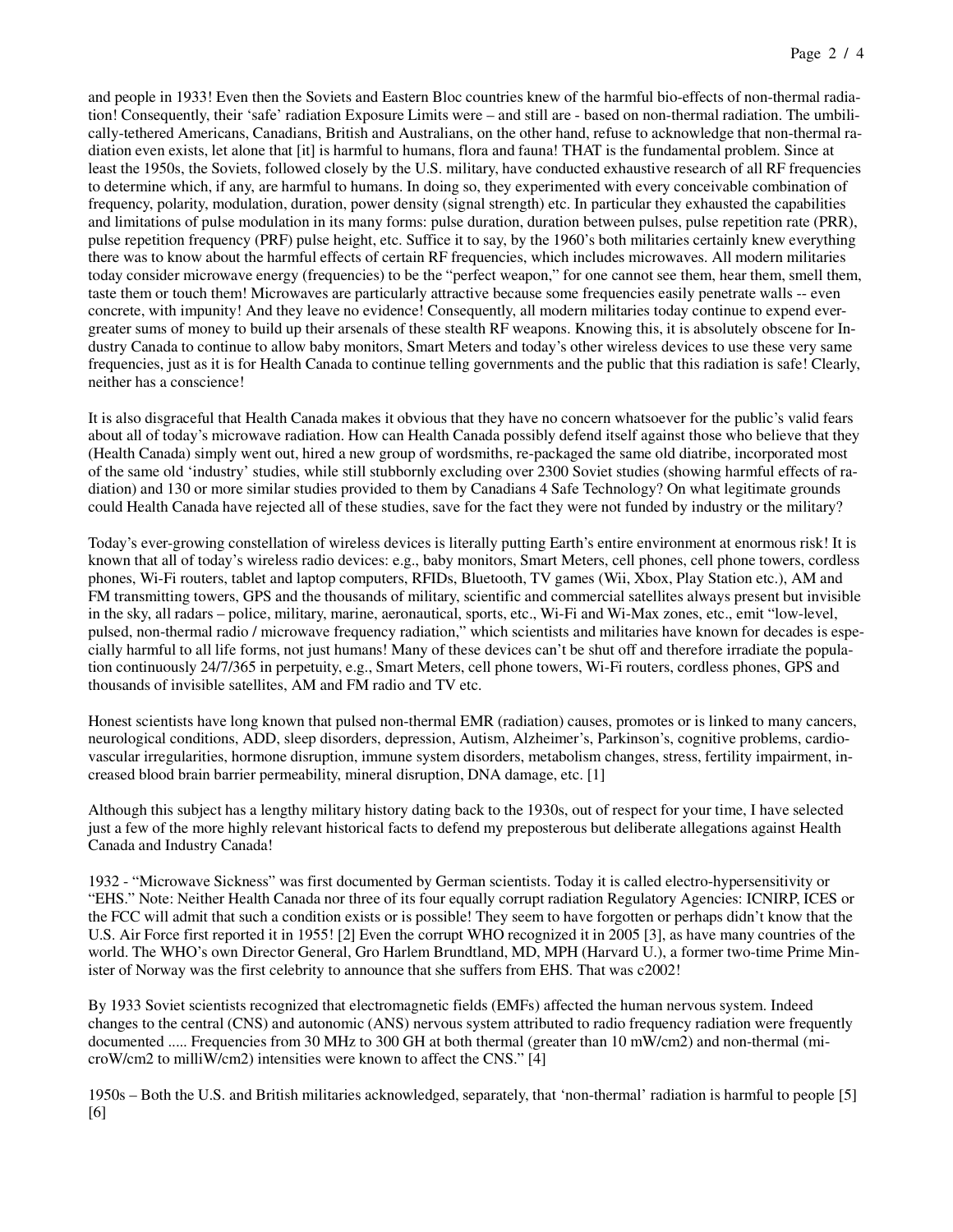1953 - 1976 - The Soviets irradiated the U.S. Embassy in Moscow for 23 years using essentially the same microwave frequencies, with similar modulation and signal strengths used in today's devices (baby monitors, Smart Meters, cell phones, etc.) but did so for only 6-8 hours a day, for just 5 days a week! Even so, two consecutive ambassadors died of cancer, a third developed Leukemia-like symptoms and eventually succumbed; 16 women developed breast cancer and virtually all of the other staff experienced some adverse reaction to the radiation. [7] [8]

In 1961, then U.S. President Dwight D. Eisenhower warned the American people to be on guard against the emergence of a corrupt government / military complex. Today's reality dwarfs even his wildest fears. [9]

In 1971, just 10 years later, then U.S. President Richard Nixon's own Electromagnetic Radiation Management Advisory Council warned: "power levels in and around American cities, airports ... and homes may already be biologically significant." The population at risk "may well be the entire population." The consequences of undervaluing or misjudging the biological effects of long-term, low-level exposure could become a critical problem for the public health, especially if genetic effects are involved. [10] (This was 15 years before wireless radio devices appeared in Canada!)

By 1971 there were more than 2,300 references to documents that detailed the biological effects of radio frequency and microwave radiation from various technologies including radar and mobile communications, navigational devices, and physical therapy devices such as microwave and shortwave diathermy. What an amazing find, especially since the WHO and the wireless telecommunication industries continually state that there is no credible research showing that non-ionizing, nonthermal microwave radiation is harmful at levels below our existing thermal guidelines! [11]

1975 – The U.S. Defense Intelligence Agency warned its own personnel of the risks from low level EMR including: microwave sickness (flu-like symptoms, depression, suicidal tendencies) to cancers and leukemia [12]

1993 – 1999 The USA's CTIA (Cellular Telecommunications Internet Association) who lobby nationally to all levels of government on behalf of the wireless and telecom industries in the U.S. commissioned the largest-ever study of cell phones in U.S. history (six year, \$28.5 USD million). Its then president, Tom Wheeler (who today is Chairman of the omnipotent and totally corrupt FCC!) hired Dr. George Carlo, PhD, JD, to do the study, the results of which proved cell phones are harmful to people! The scientists were fired, the report buried, and within two years, Dr. Carlo's home mysteriously burned down! [13]

Honest scientists have said: "There is no such thing as a safe "threshold" of microwave radiation; the only safe "level" is zero." [14] Others have said, if there is a safe exposure level, we can't detect it! [15]!

As a retired EW officer, who has committed himself to researching this whole subject matter for the past almost six years, I know that the major militaries of the world have researched and catalogued those frequencies of the entire RF spectrum that can most harm a human's central nervous and immune systems. For years they have had and continue to build major arsenals of weapons to exploit the frailties of the human body, especially the brain. Militaries have long known that frequencies within the band 1-5 GHz are the most effective, because they penetrate all organ systems of the body, which puts all of those organ systems at risk! Governments need to wake up and realize that all of today's wireless devices operate within those very same frequency bands – even baby monitors and Smart Meters! [16] [17] Need I say more?

It is my firm belief that this information is being deliberately kept from the Prime Minister, himself, from his entire cabinet, from the leaders of all governments across Canada, and from Provincial Health Officers - who have no training in the electromagnetic spectrum and know even less about the harmful effects of low-level, pulsed, non-thermal radiation! This explains why I am appealing to you, distinguished lawyers - out of sheer desperation! But this is your fight too, for your families are being victimized, as is mine and the entire general population! Canada's history books can show that it was you who saved this once proud and democratic country"! The question though is: will you? Thank you for your time.

Respectfully, Jerry Flynn

James G. ("Jerry") Flynn